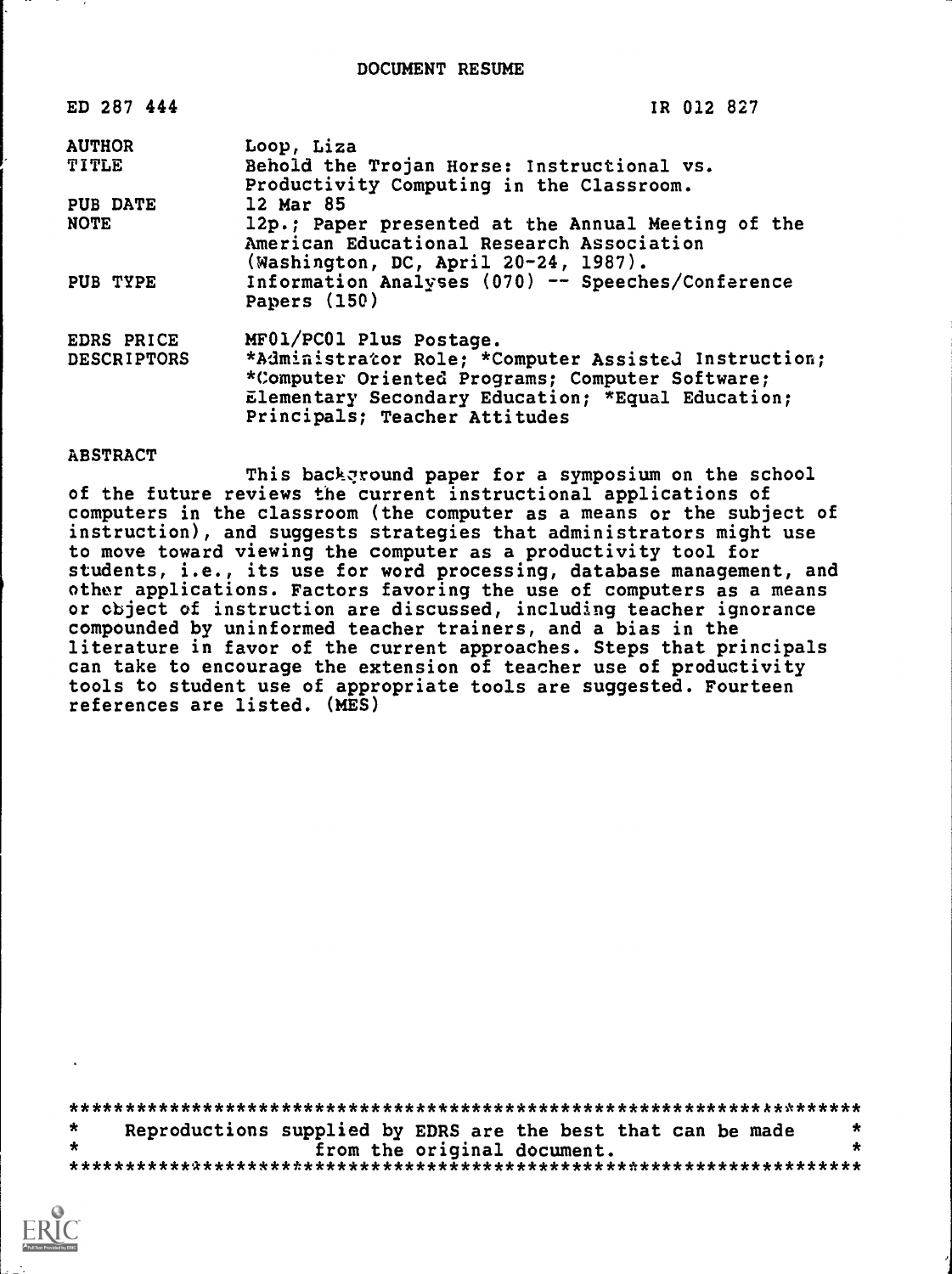U.S. DEPARTMENT OF EDUCATION Office of Educational Research and improvement EDUCATIONAL RESOURCES INFORMATION CENTER (ERIC)

This document has been reproduced as received from the person or organization originating IL

0 Minor changes have been made to improve reproduction quality ment do not necessarily represent official OERI position or policy

"PERMISSION TO REPRODUCE THIS MATERIAL HAS BEEN GRANTED BY Liza Loop

BEHOLD THE TROJAN HORSE:

TO THE EDUCATIONAL RESOURCES INFORMATION CENTER (ERIC)."

 $-t$ D2874

 $7.65$ 

Instructional vs. Productivity Computing in the Classroom

Liza Loop

 $\infty$  3-12-1985

"I wouldn't mind learning to write programs to solve MY math and LLJ science homework problems!"

"Well, I want to learn to USE the computer, not program it!"

"I'm a writer. I want to use the computer to help me compose and edit my work."

"Ha! The computer is no typewriter! It's a scientific tool. I<br>want to use the computer to help with experiments. Why should I want to use the computer to help with experiments. have to write a program that is already on the market? I need to learn to use programs." (Jackson, 1984:65)

These comments, made by middle school students in a critique of their school's "computer unit", reflect my own approach to computing. The computer (with appropriate software) is a tool that I use to accomplish my goals. It almost never "teaches' me anything (except humility) although I occasionally use it as an electronic page turner for text stored on diskette. I often bump up against the limits of hardware or software and realize that there is no way for me to command the computer to do exactly what I want done. But the computer never tells me what to do nor does it make judgements about my performance. Who would want it any other way?

Appearantly, the adults who inhabit most schools (i.e. teachers and administrators) have other ideas about the role<br>  $\mathbf{\hat{x}}$  $\mathbb{Q}$  computers should play in the classroom. The computer is seen as an "instructional tool", a fantastic new delivery medium that

Liza Loop and Liza Loop and Liza Loop and Liza and Liza and Liza and Liza and Liza and Liza and Liza and Liza

 $\tilde{z}$ 

 $\overline{O}$  $\boldsymbol{\omega}$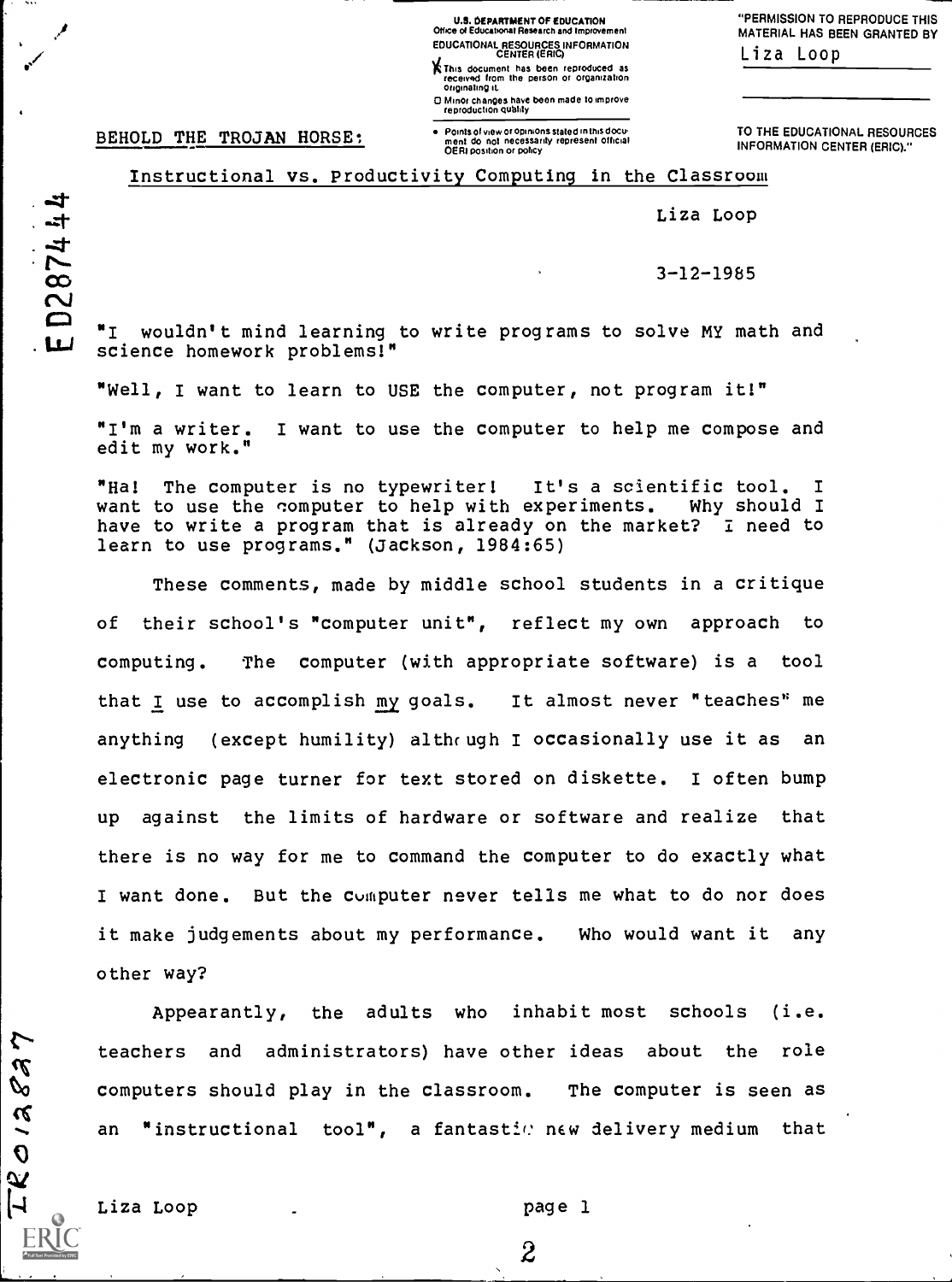teachers can use to expand their influence beyond the ordinary limits of time, space and human patience.

In this paper, <sup>I</sup> will explore a current teacheradministrator vision of classroom computing and identify some of the factors that keep computing "instructional". Next I will suggest some strategies that principals might use to encourage teachers to move toward viewing the computer as a "productivity tool" for their students. 1 will close with some comments on how the instructional view of computing works to prevent substanitive change in our secondary schools.

## VISIONS OF CLASSROOM COMPUTING

To avoid misunderstanding, let us begin by differentiating clearly between "instructional use" and "productivity use" of computers. Instructional computing includes a variety of methods of managing and delivering curriculum and student evaluation. The familiar five 'C's" come under this heading: Computerassisted-instruction (CAI), computer managed instruction (CMI), computer based instruction (CBI), computer aided learning (CAL) and computer aided teaching (CAT).(Lawton 1982;50-55) We might apply the title: Computer as means of instruction, to these uses. Other instructional computing subjects are: computer literacy, computer science, and computer programming. These three might be more appropriately entitled: Computer as object of instruction. There is some variation of opinion about who should qualify as computer literate. Many proponents feel that "anyone who has written a program" has paid the appropriate dues (Nevision 1976) while others have stronger programming requirements (Leurhman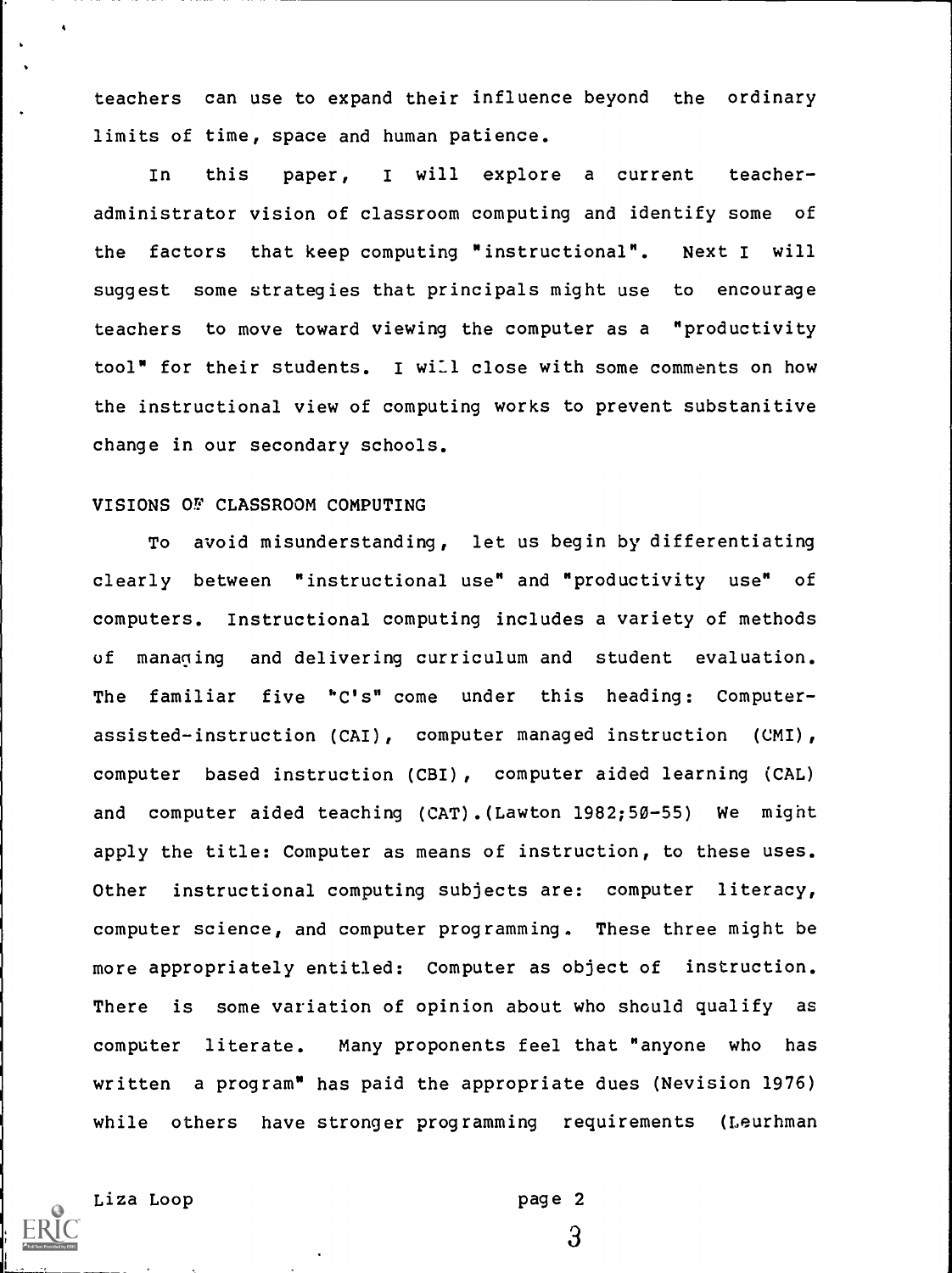1984) or components of history, terminology, and social implications (Klassen 1981). But all agree that information about computing forms the bulk of the curriculum to be studied.

The literature of computers in education is replete with suggestions and arguments about the methodology, impact and effectiveness of instructional computing - both the "computer as means" and "computer as object" varieties. One can even find reference to use of computers as "Tool, Tutor, and Tutee" (Region VI TECC Center, 1983). But further investigation usually reveals that "tool" means tool for the teacher to use in delivery, management or evaluation. When the "tool" reaches the hands of the student, it will be applied only as a "tool for solving problems" defined and presented by the teacher. A search for published discussion of in-school use of the computer as a tool for use by students under their autonomous control yeilds little fruit.

A few peachy references do show up if one is persistent. Marc Tucker comments:

"What is important, in my opinion, is helping the student to acquire the skills necessary to use the computer as a powerful tool in a wide range of applications, a tool at the service of the student. For some students, the power of this tool will come through an ability to program it, but for many it could and should come from knowing how to use the computer, its peripheral equipment, its associated telecommunications systems and off-the-shelf applications programs, to get things done - how to use it for writing, editing, getting and analyzing information, making drawings and graphs, doing differentiations in mathematics, recording and interpreting laboratory data, and countless other tasks. These are the skills likely to be increasingly important over the years for vast numbers of present day students." (Tucker :316)

These computer applications, often called "productivity tools" in the lingo of office automation are no different when



Liza Loop page 3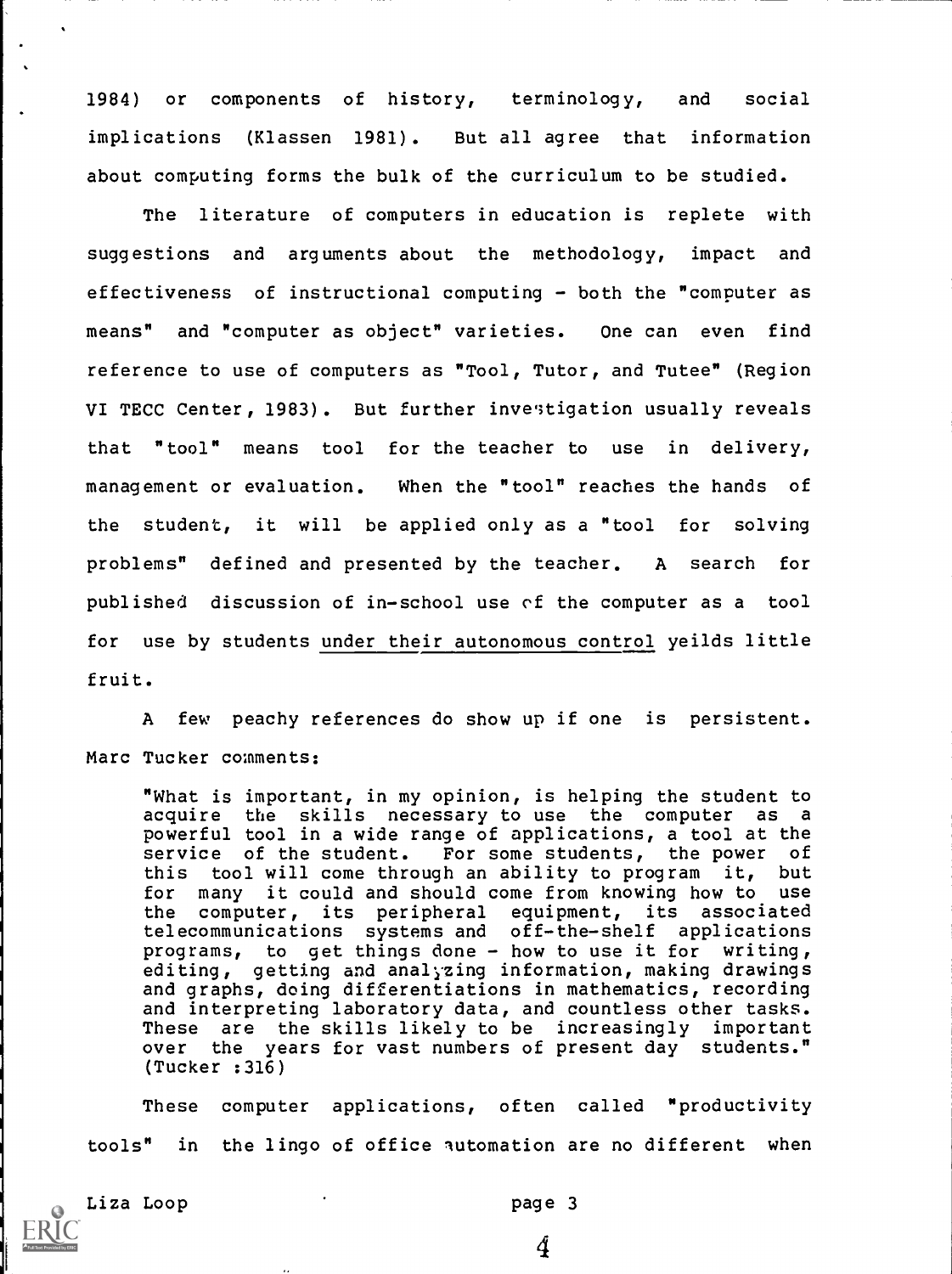used by students than when used by office clerical staff or business executives. In fact, teachers are beginning to discover the secret of computerized productivity tools for themselves. When asked to rank tasks in order of importance, teachers in one study responded: 1) select courseware, 2) integrate corseware, 3) help students with special needs through understanding principles of instruction, 4) do word processing,... "However, if only those with a personal knowledge of particular applications were considered, the items above ranked; 4 [word processing], 1 [select courseware] ..." (Goddard, 1984:14). Word processing was ranked as the most important task, leaving courseware selection to second place. In other words, those in the know know that productivity tools such as word processing make it worth while to learn to operate a computer.

Although teachers are beginning to realize that productivity tools exist, the prevailing attitude was expressed by this comment from an instructor from the San Mateo County TECC Center at the 1984 West Coast Computer Faire in San Francisco:

"Oh, no, we don't teach advanced programs like VisiCalc.<br>Our students [teachers] are still beginners - they're still beginners  $-$  they're learning to program in BASIC.

This teacher of teachers was evidently unaware that it takes several days, if not weeks, for an individual to produce a useful program in BASIC (some of us never do achieve that goal) but that most people who sit down with VisiCalc or a similar spread sheet application program experience gains in productive output within a few hours.

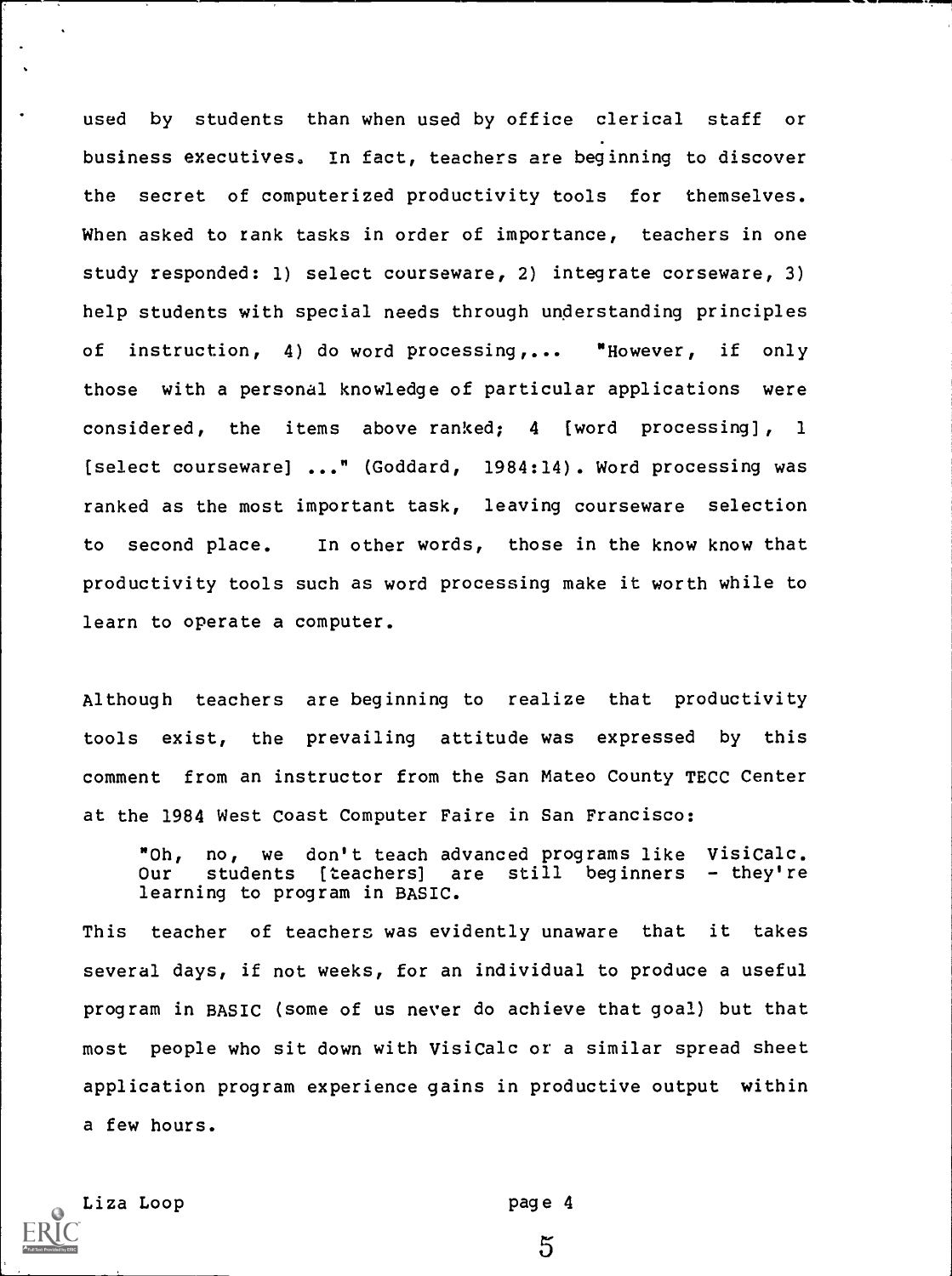# FACTORS FAVORING INSTRUCTIONAL COMPUTING

The step from teacher use of productivity tools to student use of those same tools should be an easy one. Why isn't it happening in classrooms? The answer is documented in thousands of articles about introducing computers into schools. They discuss the development and use of "educational software", not application programs. They assume that the teacher's role is to transmit the facts and skills of the curriculum, to "instruct". The computer is seen only as an instrument to augment that role. Teachers produce lesson plans, lectures, grades, dittos, assignments and student gains on test scores. Software that helps in these tasks, no matter how crudely, is offered to teachers.

The factors identified so far, teacher ingnorance compounded by uninformed teacher trainers and reinforced by a one-sided literature would be sufficient to seriously hamper any teacher who set out to acquire knowledge of productivity tools and then to transmit this knowledge to students. But the problem gets worse when we consider the roles teachers see themselves and their students playing.

The step from teacher use to student use cannot be taken until teachers really do use general purpose productivity tools for themselves. Teachers simply do not have time to master all possible uses of computers. Until we stop encouraging them to become masters at curriculum development and complex computer programming  $-$  all within a single summer "vacation"  $-$  they will miss the personal advantages of word processing, spread sheets,

Liza Loop page 5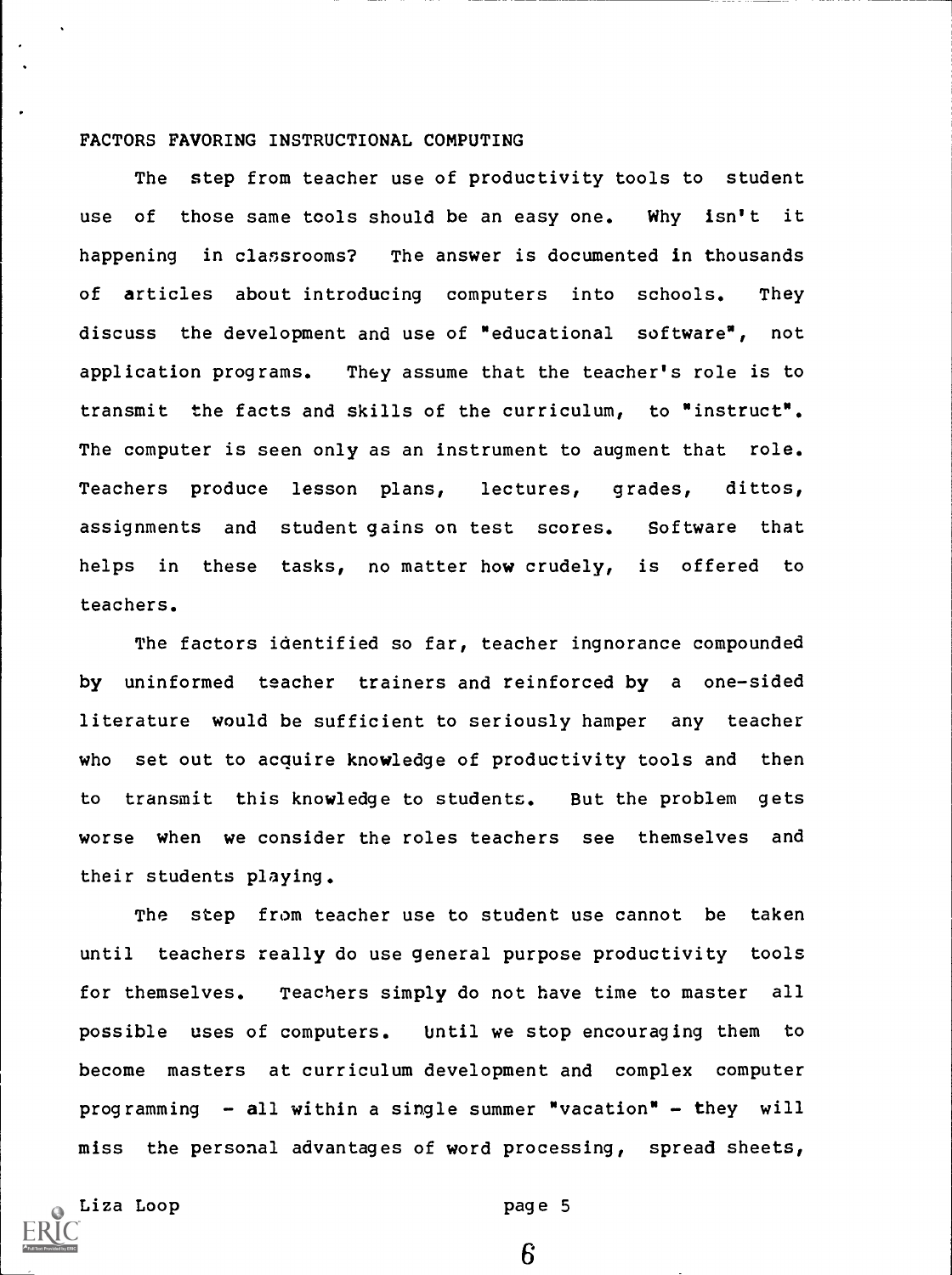simplified data base management packages, and electronic communications.

Not only are teachers naive about their own productivity, they rarely think of their task as one of increasing the student's ability to produce his own learning. Almost nowhere is the teacher presented with Arthur J. Lewis' point of view that:

we can encourage students to assume responsibility for their own learning - to become self-directed, lifelong learners. The ultimate goal of education is to shift to the individual the burden of his or her own education. (Lewis, 1983:10)

Teachers present the opposite point of view by placing themselves between the learner and the subject matter to be mastered. When they choose this strategy in computer use they are under constant fire to acquire skills at a formidable pace just to keep up with some students. Some teachers react by refusing to allow students to use productivity tools at all.

Why might a teacher not wish to permit a student to use a word processor, spread sheet or data base management program to prepare work for class credit? Because to do so will require adjustments in student evaluation, teacher pedagogy, and the teacher's role vis-a-vis the student. For example, the teacher can no longer give credit for spelling, arithmetic, or a "normally neat" presentation. Just how much improvement in content should be expected when the student no longer has to retype after editing? How can a naive teacher evaluate "help" received by the student from parents, friends, and software? And how does a teacher cope with a student who has demonstrated the motivation and the capacity to master the use of this computer

Tiza Loop **page 6** 

 $\overline{7}$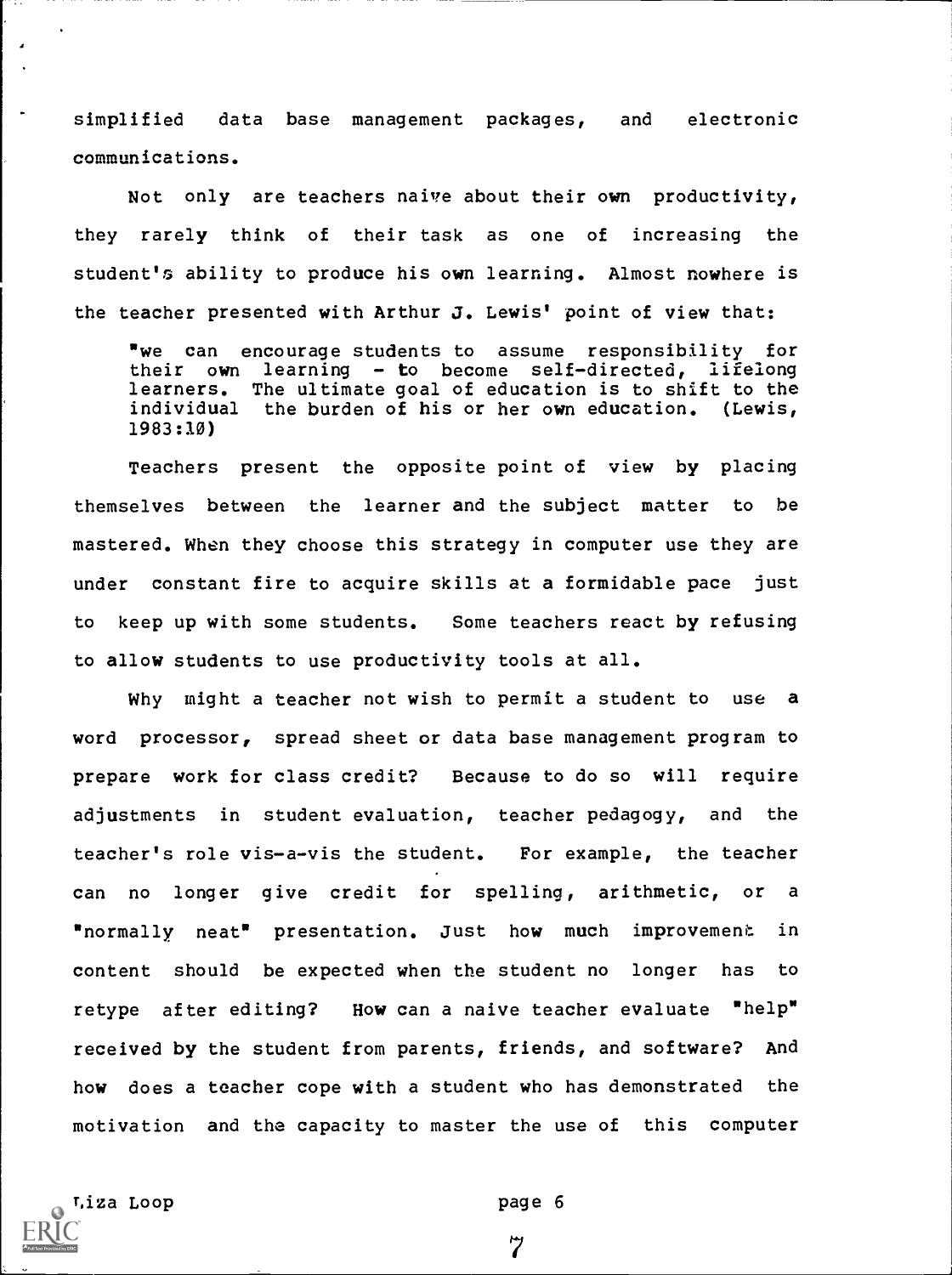tool ON HIS OWN, without the guiding hand of the teacher?

The consequences of keeping computing "instructional" are now being seen in schools around the country. As Decker Walker points out in "Computers in the Curriculum," (Walker, 1985) the current mechanisms for curricular change are on overload. We can't design courses, develop materials, train teachers and obtain equipment fast enough. Worse yet, there is a perceived need for "educational software" that noone seems to be able to supply. Many advocacy groups, including National Commission on Industrial Innovation and Apple Computer's "Kid's Can't Wait" program are attempting to use what Walker describes as "intervention from higher authorities." Such use of political pressure may succeed in getting hardware inside the school building, but the same bottleneck is encountered at the building  $level - untrained teachers, differently in integrating computing$ into the existing curriculum and lack of software.

Walker's third strategy, that of sidestepping the formal school program and acquiring computing skills through alternative channels, solves half of the problem. It gets some kids using computers. However, it exacerbates the equity issue which we will discuss further below.

The fact that many parents are seeing to it that kids have access to computers and their accompanying productivity software places many public school teachers in an uncomfortable position. Either they must permit the use of computer output in their classes or they risk losing all credibility in the eyes of many students.

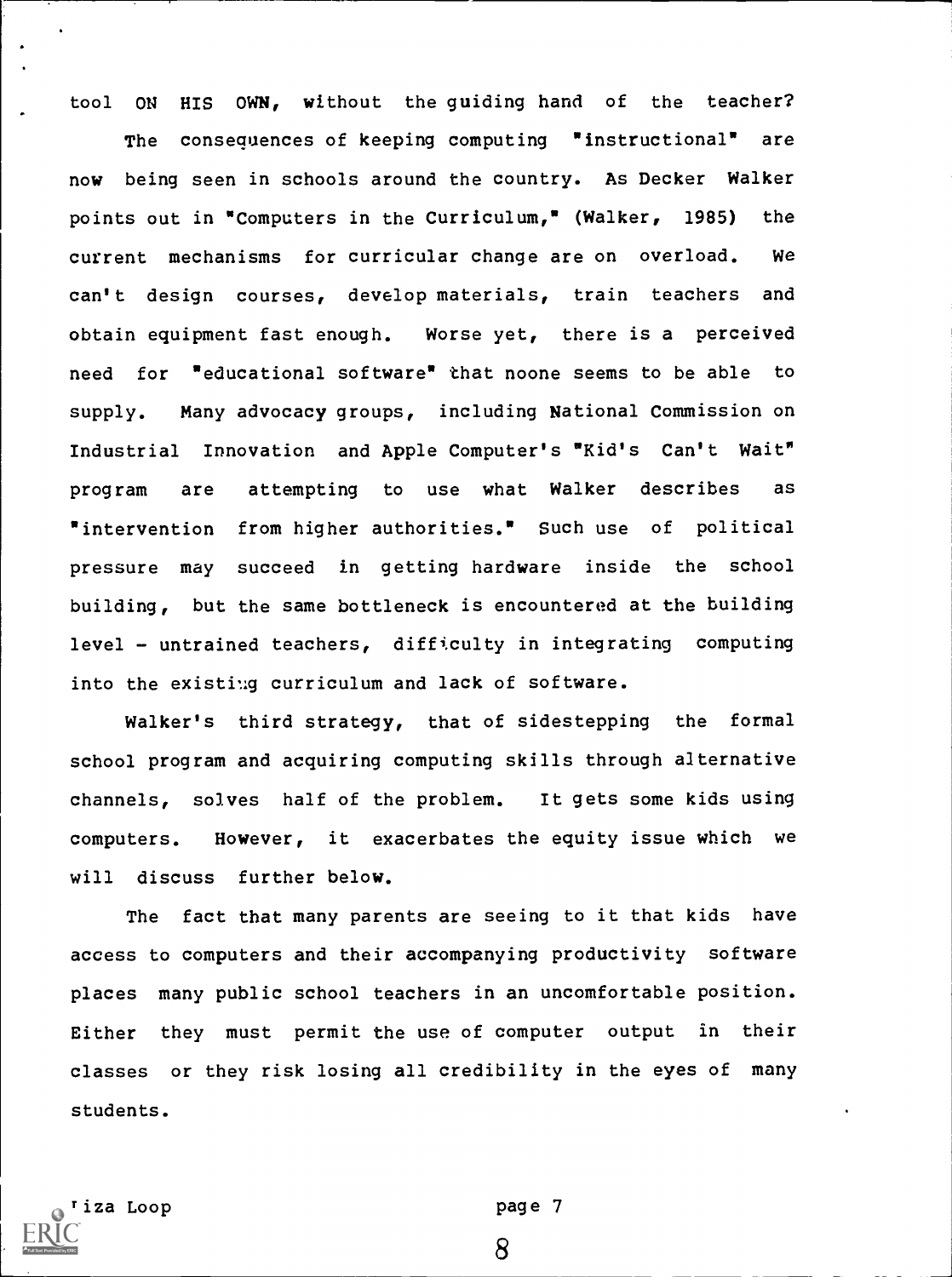## PRINCIPAL TO THE RESCUE!

 $\ddot{\bullet}$ 

The development of this dilema signals a critical turning point in the use of computers at any school. It is important that the classroom teacher receive strong support from the principal and the district or the road taken is likely to be drill and practice administered under strictly controlled access conditions. The teacher must be provided with the opportunity to become an active computer tool user so that he or she can understand and share in the changes that the students are experiencing. Opportunity often takes the form of a computer in the teacher's lounge (Lee 1983) and the availablity of software of the same type the students are using. In addition, manuals, magazines, and knowledgeable personnel (often another teacher) need to be identified and at hand.

The building principal is likely to be uniquely positioned to mobilize space, "emergency funds", and staff assignments to optimize the acquisition of computing skills by the teachers. He can set an emotional tone that favors encouragement of student use of computer tools without requiring the teacher to be an expert on every piece of software the students use.

The principal can also use the authority of his or her office to face the problem of equal access to computing facilities for all students. High priority can be given to having at least one computer with productivity software available to students in a resource center or library during school hours. If campus facilities are off limits to students after hours, the principal can make arrangements with public libraries and other

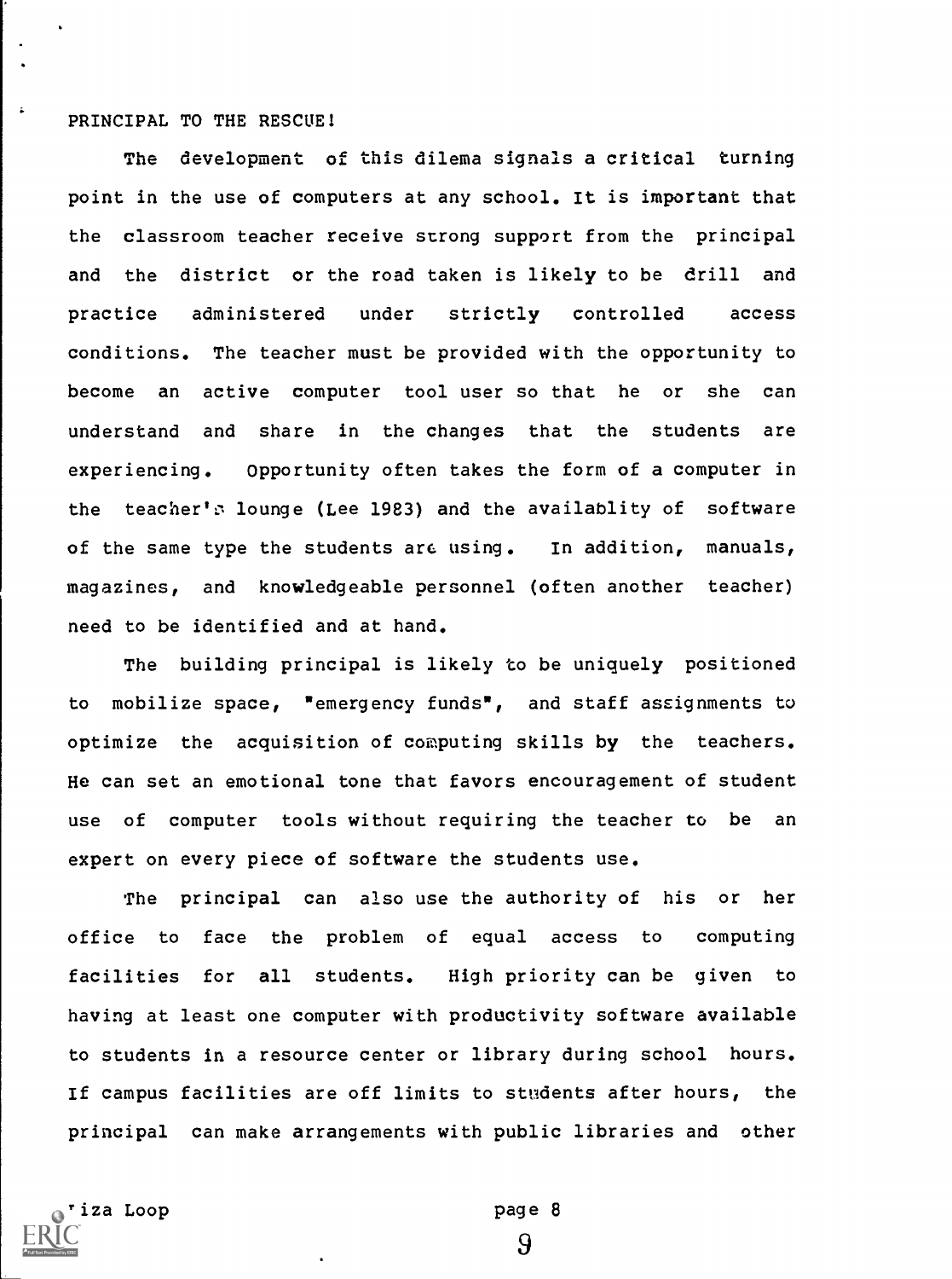community facilities to insure that students who do not have private computing sources can use the public ones (Loop 1982). Equity problems are not easy to deal with but limiting computer use to structured drill and practice for set periods of time is no solution at all.

## SUBSTITUTE OR SUBSTANITIVE CHANGE?

Now that we have come full circle - back to that paradigm of instructional computing, drill and practice - let us see if we can understand how computing might be used to maintain the status quo in schools. The argument rests on George Spindler's notion of "substitute change" and "change in principle" (Spindler 1985). Substitute cha $\square$ ie occurs when a new technique or "instrumentality" is adopted for performing the same task by the same people. Spindler offers the example of substituting a gaspowered rototiller for a horse-drawn plow to prepare field for planting. The same farmer uses a new technique to perform an old task. There may be some increase in speed and capacity with an accompanying decrease in labor required. However, the same field is plowed by the same person. Now consider change in principle  $$ owner ship of the fields is consolidated, large, high-speed cultivator-planters are employed by entirely different personnel. Such a change has major impact on the daily life of the farmer. A change from delivery of curricular material by the teacher through books and lectures to the delivery of the same material via computer is a substitue change. It permits the maintenance of a teacher-centered classroom within which a constant body of facts and skills are transmitted to the student. The addition of six to eight weeks worth of facts about computers or a new course

iza Loop **page 9**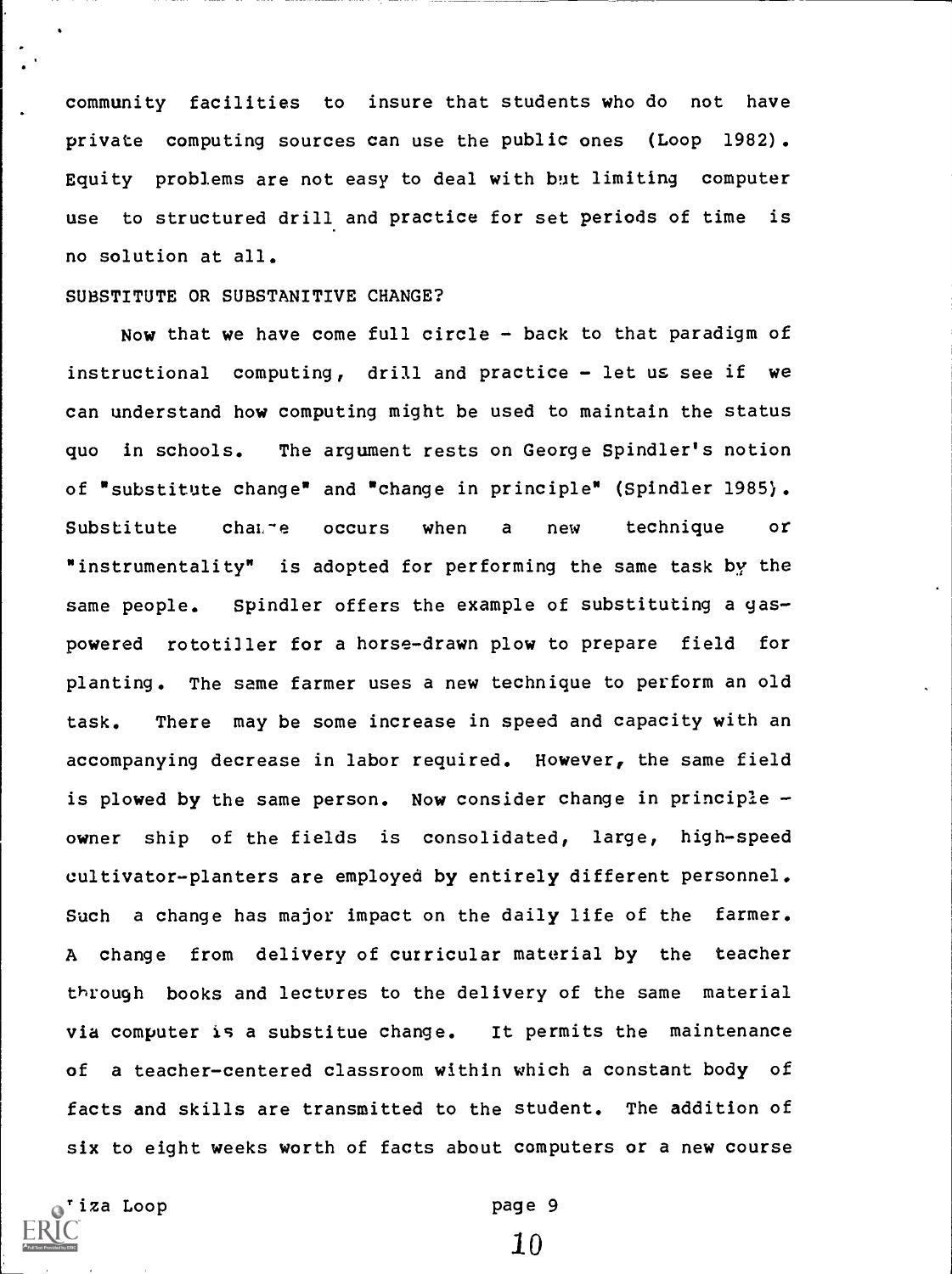in computer programming does not constitute change in principle for a school.

The introduction of computer-based productivity tools for student use is a small change, but it is a change in principle., It acknowledges that the product of schooling is learning, not teaching. Further, it establishes a partnership between the student (or learner) and the tool. It is the beginnig of a schoolwide shift predicted by futurists, from CAI and CMI to computer applications and programming (Dede 1983). But it is also a hope shared by more conselvative educators such as Henry Levin:

In our view there must be a greater component of problem solving, analytical reasoning, reading, and writing across the curriculum, rather than limiting instruction in these<br>areas to specific courses...the computer should be areas to specific courses...the computer should be considered <sup>a</sup> tool for learning rather than a subjec that will dsiplace mor fundamental learning required for an educational foundation. (Levin, 1983:55)

John Holt, George Leonard, Herb Cole and scores of other radical educators of the sixties accused the schools of blindfolding the children and holding them back from the real learning of which they were capable, Many of us who helped to bring computers into classrooms in the seventies thought we were importing an educational Trojan horse which would help students to tear down the constricting school walls from the inside out. Today we see our valiant charger giving educational pony rides while parents and politicians alike decry the impending downfall of our civilization because the educational systems is failing to prepare the next generation for responsible, creative adulthood. Can anyone believe a problem of such magnitude is soluble with "better educational software?"

tiza Loop **page 10** 

11.